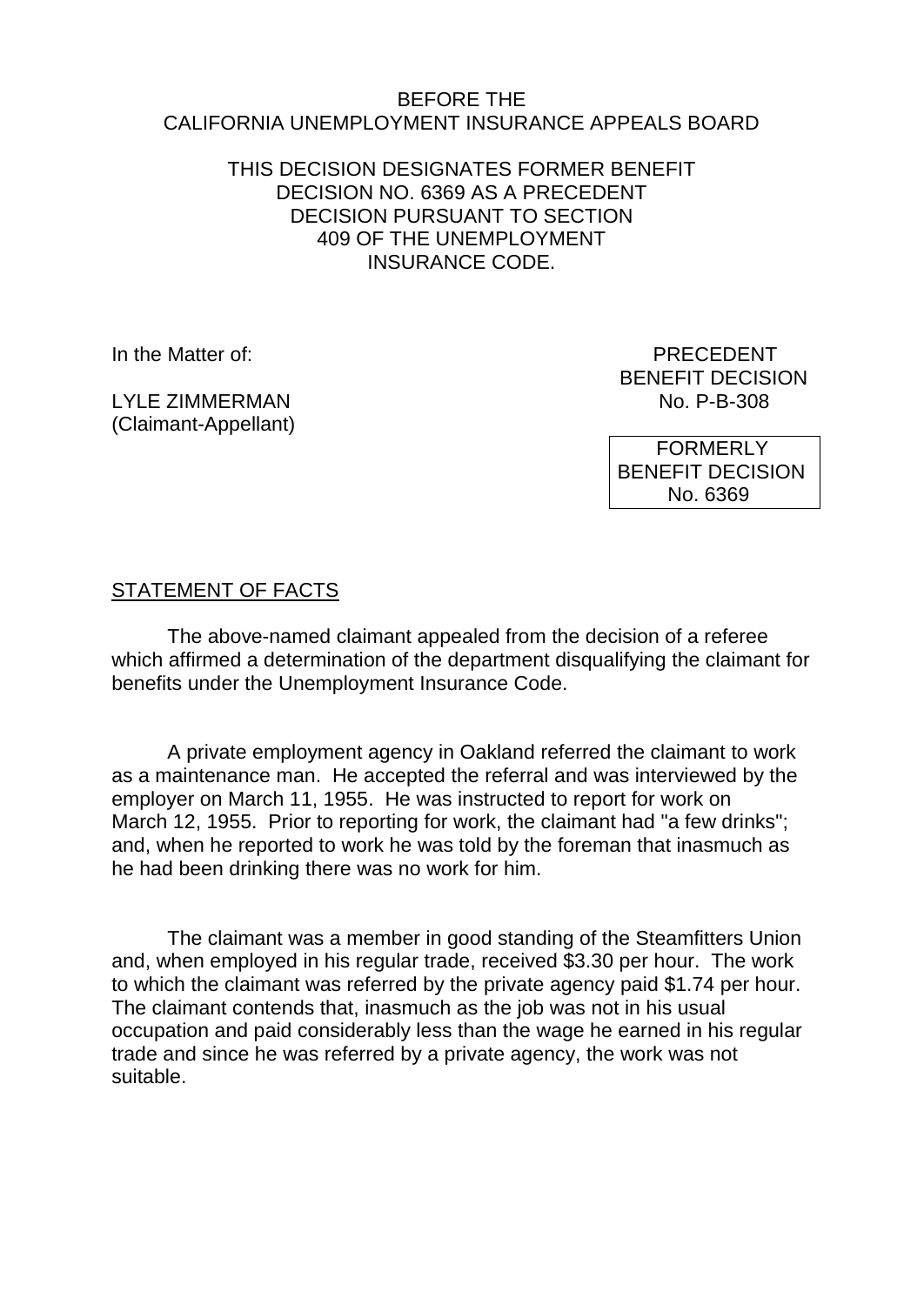P-B-308

Effective February 13, 1955, the claimant registered for work and filed a claim for unemployment compensation benefits in the Oakland Industrial Office of the Department of Employment. On March 25, 1955, the department issued a determination holding the claimant had refused suitable work without good cause within the meaning of Section 1257(b) of the Unemployment Insurance Code; and benefits were denied for five weeks from March 13, 1955 through April 16, 1955.

On April 1, 1955, the claimant appealed to a referee from the department's determination. From the referee's adverse decision, the claimant on June 9, 1955 appealed to the Appeals Board.

The question presented to us for decision is whether claimant's conduct was tantamount to a refusal to accept suitable work or whether he should be held to have been discharged for misconduct.

### REASONS FOR DECISION

Section 1256 of the code provides that a claimant who has been discharged for misconduct connected with his most recent work is disqualified for unemployment compensation benefits.

Section 1257(b) of the Unemployment Insurance Code provides that an individual is disqualified for benefits if:

"He, without good cause, refused to accept suitable employment when offered to him or failed to apply for suitable employment when notified by a public employment office."

In the instant case the claimant was referred to employment, interviewed, and was offered employment commencing the next day. However, he reported to work in a condition which precluded his entering upon the job. Although he contends the work was not suitable, his contention is without merit inasmuch as he was fully aware of the conditions of employment and accepted them. The claimant had not actually commenced, to perform any work. We therefore hold that he was not discharged for misconduct in connection with his most recent work but that he, without good cause, refused to accept suitable employment when offered to him (Benefit Decision No. 5868).